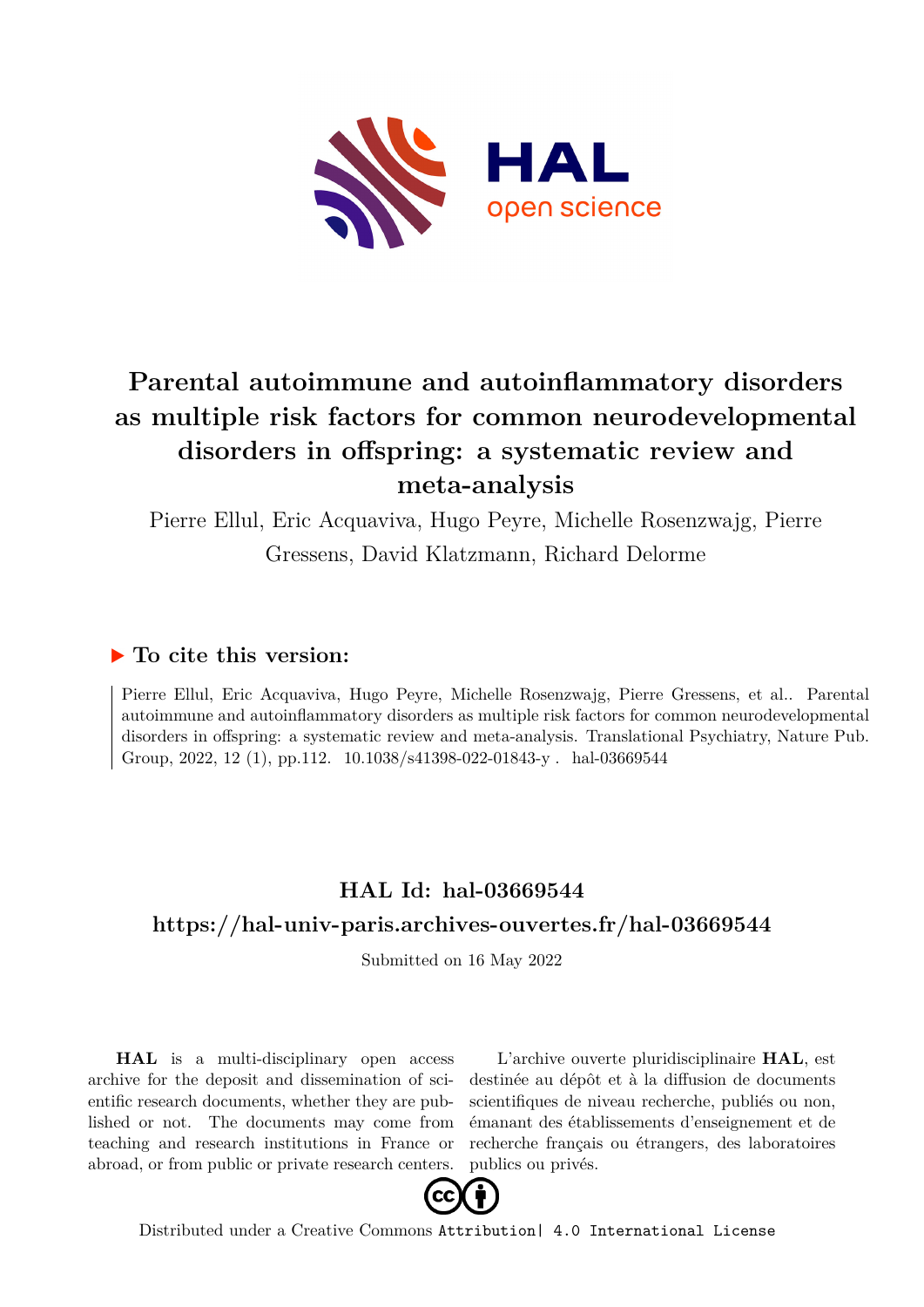### Check for updates SYSTEMATIC REVIEW **OPEN** Parental autoimmune and autoinflammatory disorder[s](http://crossmark.crossref.org/dialog/?doi=10.1038/s41398-022-01843-y&domain=pdf) as multiple risk factors for common neurodevelopmental disorders in offspring: a systematic review and meta-analysis

Pierre Ellul D<sup>[1](http://orcid.org/0000-0003-1862-6952),2⊠</sup>, Eric Acquaviva<sup>1</sup>, Hugo Peyre<sup>1,3</sup>, Michelle Rosenzwajg D<sup>[4](http://orcid.org/0000-0001-5312-6203)</sup>, Pierre Gressens D<sup>[3](http://orcid.org/0000-0002-0909-4221)</sup>, David Klatzma[n](http://orcid.org/0000-0002-0054-3422)n D<sup>[2](http://orcid.org/0000-0002-0054-3422),4</sup> and Richard Delorme<sup>1,5</sup>

© The Author(s) 2022

Epidemiological studies have raised concerns about the risk of neurodevelopmental disorders (NDD) in children of patients with autoimmune or inflammatory disorders (AID). The pathophysiological pathways underlying this association are still unknown and little is known about the specific and distinct risk of each AID. To explore these questions, we investigated the association between the occurrences of several NDD in the offspring of mothers or fathers with different IDA. We conducted a meta-analysis—PROSPERO (CRD42020159250)—examining the risk of NDD in the offspring of mothers or fathers with AID. We performed specific analyses separately in fathers or mothers of NDD patients as well as subgroup analyses for each NDD and AID. We searched MEDLINE, Embase, PsycINFO, Cochrane Central Register of Controlled Trials, and Web of Science Core Collection published until December 2021. From an initial pool of 2074 potentially relevant references, 14 studies were included, involving more than 1,400,000 AID and 10,000,000 control parents, 180,000 children with NDD and more than 14,000,000 control children. We found AID in mothers (Adjusted OR 1.27 [95% CI 1.03; 1.57]  $p = 0.02$ ,  $[1^2 = 65\%$ , Tau<sup>2</sup> = 0.03  $p = 0.01$ ] and adjusted OR 1.31 [95% CI 1.11; 1.55]  $p = 0.001$ ,  $[1^2 = 93\%$ , Tau $^2 = 0.13$  p = 0.001] and, although in a lesser extent, in fathers (adjusted OR 1.18 [95% CI 1.07; 1.30] p = 0.01, [1<sup>2</sup> = 15.5%, Tau<sup>2</sup> = 0.002 p = 0.47]) and adjusted OR 1.14 [95% CI 1.10; 1.17] p < 0.0001, [ $l^2$  = 0%, Tau<sup>2</sup> = 0 p = 0.29]) to be associated with ASD and ADHD in the offspring. This difference in the strength of the association was found in the AID-specific analyses, suggesting that AID increase the risk of NDD by a shared mechanism but that a specific maternal route appears to represent an additional excess risk. Inflammatory bowel disease were not associated with an additional risk (neither in fathers nor in mothers) of NDD in offspring. Our results suggest that complex and multiple AID-specific pathophysiological mechanisms may underlie the association of AID and NDD in offspring. Further, comprehensive studies of the different AID and NDD are needed to draw definitive conclusions about the pathophysiological links between parental AID and NDD in children.

Translational Psychiatry (2022) 12:112 ; https://doi.org[/10.1038/s41398-022-01843-y](https://doi.org/10.1038/s41398-022-01843-y)

#### **INTRODUCTION**

Neurodevelopmental disorders (NDD) are a group of neuropsychiatric conditions that occur in children at an early stage of development and affect more than 10% of children [1]. Based on DSM-5, NDD gather autism spectrum disorders (ASD), attention deficit/hyperactivity disorder (ADHD), developmental coordination disorder, developmental language disorder, dyscalculia, dyslexia, intellectual disability (ID), and tic disorders [2]. Their determinants result from close entanglements between genes and environment [3]. Environmental factors were identified as key players in the physiopathology of NDD [4–7]. Among them, immune-mediated events could play an important role in the etiology of NDD. For example, maternal fever during pregnancy increases the risk of NDD in the offspring [8-10]. In animal studies, this association is mediated by the direct action of the innate immune system, inducing a disruption in the brain development [11, 12].

In humans, similar maternal cytokines during pregnancy—called maternal immune activation (MIA)—affect the fetal brain development, its connectivity, and functions [13].

Autoimmune and autoinflammatory disorders (AID) are characterized by self-reactive immune system activation, which results in the synthesis of either organ-specific or systemic autoantibodies and also the secretion of various cytokines leading to tissue damages [14]. AID represent a group of more than 100 distinct diseases affecting altogether 3–5% of the general population [14].

Several studies have highlighted the possibility of an association between AID in the family or in the mother alone and certain NDD (mainly ASD) in their children, suggesting that some of the causal factors of AID may also be involved in NDD [15–18]. No previous systematic reviews/meta-analyses have addressed this association (i) considering all the different NDD or AID, and (ii) by

<sup>&</sup>lt;sup>1</sup>Child and Adolescent Psychiatry Department, Robert Debre Hospital, APHP, Paris, France. <sup>2</sup>Immunology-Immunopathology-Immunotherapy (i3), UMRS 959, INSERM, Paris, France. <sup>3</sup>NeuroDiderot, Paris University, INSERM, Paris, France. <sup>4</sup>University hospital department Inflammation-Immunopathology-Biotherapy (i2B), Pitié-Salpêtrière Hospital, APHP, Paris, France. <sup>5</sup>Human Genetics and Cognitive Functions, Institut Pasteur, Paris, France. <sup></sup>email: [pierre.ellul1987@gmail.com](mailto:pierre.ellul1987@gmail.com)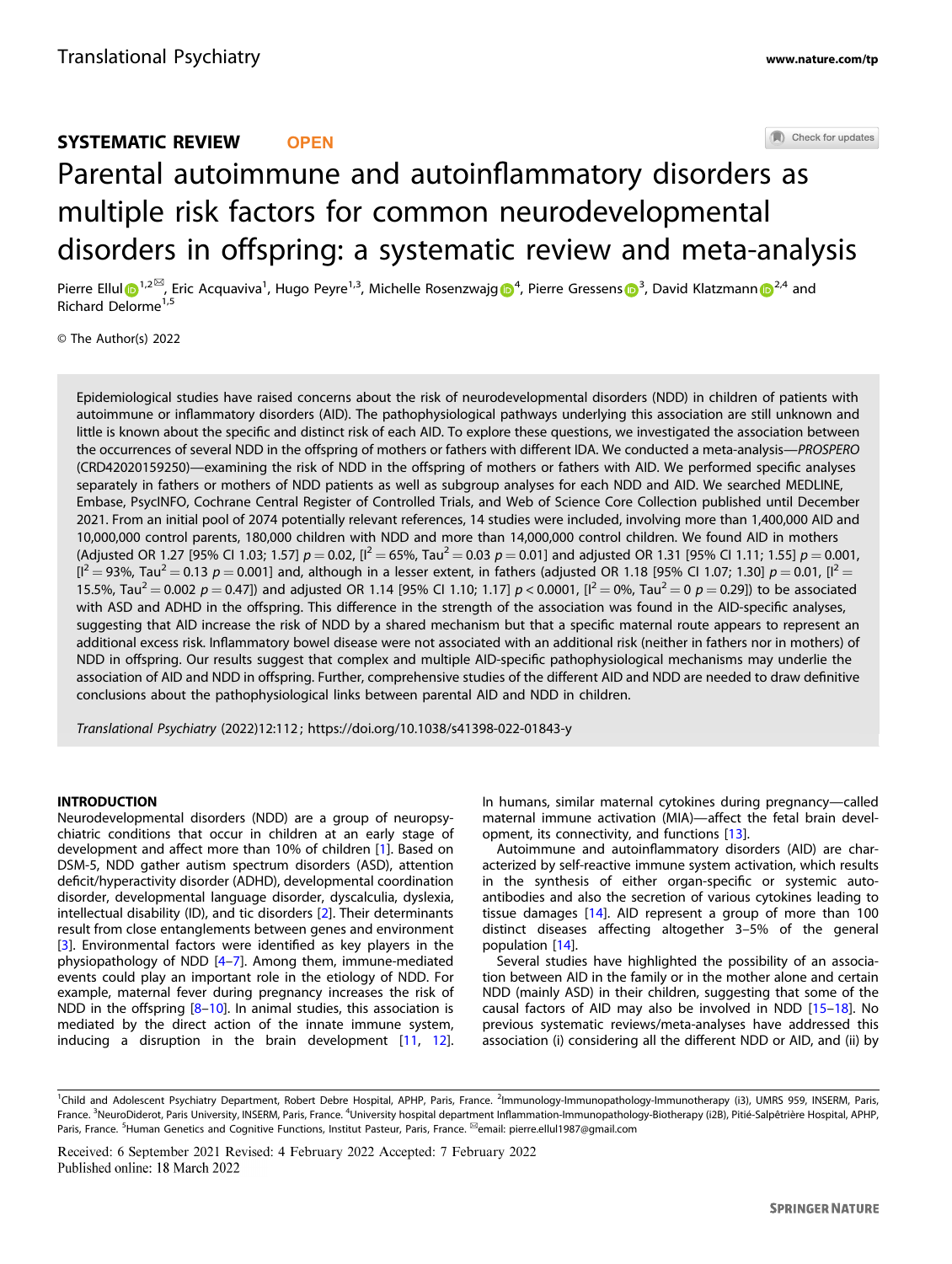comparing separately fathers and mothers with or without AID. Indeed, it is not known whether AID affect fetal neurodevelopment through direct action, for example via the maternal immune system during pregnancy (or MIA), or through other pathways, such as a common genetic or environmental background. By considering fathers and mothers separately, our meta-analysis could provide epidemiological arguments in favor of one of these hypotheses.

#### **METHODS**

We performed a systematic review and meta-analysis following the PRISMA recommendations [19].

#### Search strategy

We searched MEDLINE (1946 to December 2021), EMBASE (1974 to December 2021), PsycINFO (1806 to December 2021), Cochrane Central Register of Controlled Trials (CENTRAL; from inception to December 2021), and Web of Science Core Collection (1900 to December 2021) without any restrictions on language, ethnic origins of the participants, date, or article type. Search terms were reported in Supplementary Data. We have also explored the references in studies we included for any potential pertinent study not detected by the initial search strategy.

#### Study selection

Studies were included if they met the following criteria: (1) explore the risk of developing at least one NDD in the offspring (according to DSM-5 definition); (2) examine the impact of one or more AID in the parents (mothers or fathers) on the NDD associated risk in their offspring (AID that were selected a priori by the American Autoimmune and Related Diseases Association and members of the Eurofever Project [20, 21]); (3) include a control group of healthy parents without a personal history of AID. Studies with a control group of individuals with a psychiatric disorder were not eligible. Exclusion criteria for the selection of the studies were: (1) assess only symptoms but not a full diagnosis of NDD; (2) diagnosis of AID using biological markers only; (3) Data not available on AID status in both mothers and fathers or NDD in offspring. Two researchers (PE and EA) independently screened title or abstract potentially pertinent and excluded those clearly not relevant. Discrepancies were resolved by a consensus. If necessary, a senior researcher (RD) acted as an arbitrator. The fulltext version of the selected articles were then assessed for eligibility by the two researchers, independently. Discrepancies were resolved as describe previously. When required, corresponding authors were contacted to clarify study eligibility. The protocol for the present systematic review/meta-analysis was registered on the international Prospective Register of Systematic Reviews PROSPERO (protocol number: CRD42020159250). Any deviation of the published protocol is reported in the Supplementary Materials. PRISMA checklist is included in the Supplementary Data.

#### Data extraction, outcomes, and evaluation

PE and EA independently extracted the data, which was crosschecked to ensure its accuracy. Variables extracted were (i) author names; (ii) year of publication; (iii) country in which the study was conducted (iv) main demographic and clinical characteristics of the population studied (age, sex ratio, number of parents, and offspring in each condition); (v) AID or NDD considered in the study (with diagnosis criteria used); (vi) adjusted OR and confidence interval (CI) (or crude odd ratio if adjusted are not available), with the adjusting factors used.

Study quality was estimated by using a modified version of the Newcastle Ottawa Scale (NOS) [22, 23]. Briefly, the NOS provided assessment criteria for case-control, cross-sectional, and cohort studies. Three methodological domains were assessed: selection criteria; comparability; measurement of outcome/exposure.

Scoring criteria were amended such that the maximum score available for each study was eight. Studies were considered as high quality if the NOS score was strictly over four.

The main outcome measures were the effect size for each NDD in children assessed in mothers and fathers with and without AID. Preplanned secondary outcome measures were: (i) In case of positivity of the main outcome, the effect size based on crossstratification between subtypes of AID in the parents and subtypes of NDD in the offspring; (ii) A sensitivity analysis by grouping cohort and case-control studies separately; (iii) A sensitivity analysis with only good quality controls according to NOS.

#### Analysis

We used a random-effects meta-analysis model. Heterogeneity was assessed using the  $I^2$  statistic and Tau<sup>2</sup>. Here, we considered that a value of  $I^2 > 75\%$  represented substantial heterogeneity between studies [24]. In case of heterogeneity and if the test conditions were met, publication bias were analyzed with both contour-enhanced funnel plot and Egger's test [25, 26]. We then checked the effect of outliers using "metainf". Statistical analysis was performed using the R package "meta" for meta-analysis of unadjusted OR and "metaphor" for adjusted OR (log-transformed). Analysis were only performed when three or more studies were available. In the main analyses, as some studies had multiple outcomes, to limit effect size dependencies we combined the groups to create a single pairwise comparison per study [27]. Random-effects meta-regression analysis were done to quantify the association on quality scores. These analysis were performed using the function "metareg" of R package "meta" [28].

Briefly, we have first analyzed the associations between each NDD with pooled AID in fathers or mothers for unadjusted and adjusted OR. In order to ensure the validity of our results, we have carried out sensitivity analysis (i) selectively according to the type of study, (ii) only in studies considered to be of good quality.

#### RESULTS

From 2074 potentially relevant references, we included 14 studies [29–42]. Figure 1 reported the flowchart detailing the screening process. Studies gathered: (i) 845,411 mothers with AID; (ii) 4,984,965 mothers from the general population as control individuals; (iii) 601,148 fathers with AID diseases; (iv) 4,992,854



Fig. 1 Flowchart of the selection process for studies included.

 $\overline{2}$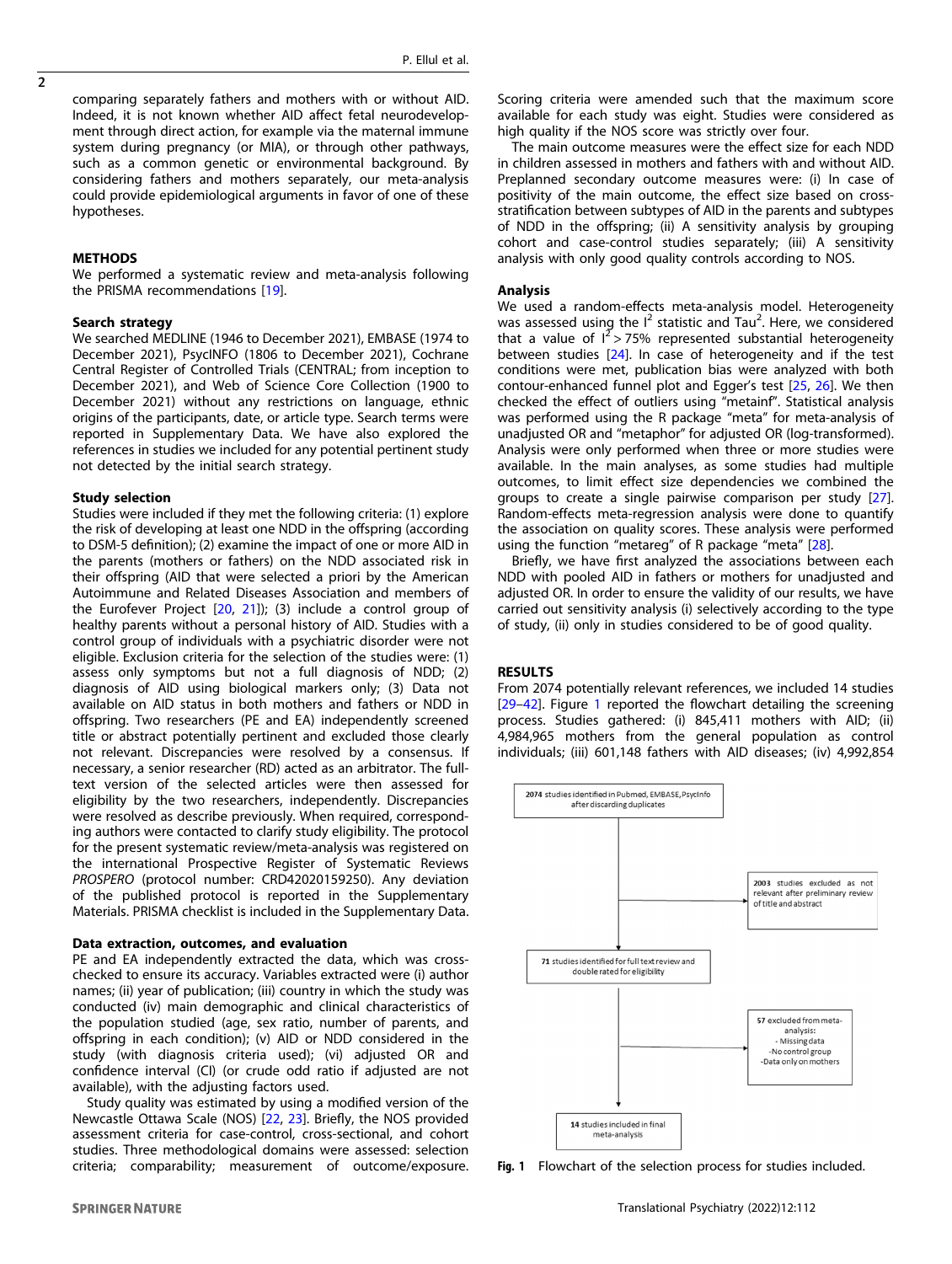3

fathers from the general population; (v) 182,927 children with NDD; and (vi) 14,168,474 children as control. Descriptions of the studies included in the meta-analysis are reported in Table 1 for retrospective studies and Table 2 for prospective studies. Studies included were considered as being of good quality:  $NOS = 5.8 \pm 1$ 1.4 and  $6.7 \pm 0.4$ . We observed no significant association between quality of studies and their results in meta-regression analysis neither in mothers or fathers  $[log(OR) = -0.08 \pm 0.1, p = 0.4;$  and  $log(OR) = -0.24 \pm 0.22$ ,  $p = 0.28$ ; respectively].

#### ASD in the offspring and AID in parents

We found a positive association between AID in mothers and the risk of ASD in the offspring in unadjusted analysis (six studies) (OR 1.41 [95% CI 1.09; 1.83]  $p = 0.37$ ,  $[1^2 = 69\%$ , Tau $^2 = 0.05$   $p < 0.01$ ]) (Supplementary Fig. 1A) and adjusted analysis (five studies) (OR 1.27 [95% CI 1.03; 1.57]  $p = 0.02$ ,  $[l^2 = 65\%$ , Tau<sup>2</sup> = 0.03  $p = 0.01$ ]) (Fig. 2A). Sensitivity analysis on study type found a positive association in case controls (Unadjusted (five studies) OR 1.52 [95% CI 1.16; 1.98]  $p = 0.001$ ,  $[1^2 = 68\%$ ,  $Tau^2 = 0.04$   $p = 0.01$ ]; Adjusted OR 1.34 [95% CI 1.08; 1.65]  $p = 0.007$ ,  $[1^2 = 67.8\%$ , Tau<sup>2</sup> = 0.16  $p = 0.01$ ]). Unfortunately, we were not able to analyze cohort studies separately (only two studies available). This association remained significant after sensitivity analysis on study quality (Unadjusted OR 1.34 [95% CI 1.06; 1.70]  $p = 0.01$ ,  $[1^2 = 62\%$ , Tau<sup>2</sup>  $= 0.03$   $p = 0.03$ ]; Adjusted OR 1.27 [95% CI 1.03; 1.57]  $p = 0.02$ , [1<sup>2</sup>]  $= 65\%$ , Tau<sup>2</sup>  $= 0.03$   $p = 0.01$ ]).

Next, we did cross-stratification between each specific AID and ASD. We found a specific association between maternal type 1 diabetes (T1D) (Unadjusted (four studies) OR 1.80 [95% CI 1.32; 2.47]  $p = 0.0002$ ,  $[1^2 = 0\%$ , Tau<sup>2</sup> = 0  $p = 0.98$ ], adjusted analysis (three studies) OR 1.60 [95% CI 1.18; 2.18]  $p = 0.002$  [ $l^2 = 0$ %, Tau<sup>2</sup>  $= 0$  p  $= 0.85$ ], psoriasis (Unadjusted (three studies) OR 1.36 [95% CI 1.01; 1.82]  $p = 0.04$  [ $l^2 = 0$ %, Tau $l^2 = 0$   $p = 0.43$ ], adjusted (three studies) OR 1.45 [95% CI 1.14; 1.85]  $p = 0.002$ , [I<sup>2</sup> = 0%, Tau<sup>2</sup> = 0 p  $= 0.7$ ]), Inflammatory arthritis (IR) Unadjusted (four studies) OR 0.96 [95% CI 0.48; 1.90]  $p = 0.89$ ,  $[1^2 = 44\%$ , Tau $^2 = 0.22$   $p = 0.15$ ]; Adjusted (three studies), OR 1.38 [95% CI 1.14; 1.68]  $p = 0.001$ ,  $[I^2]$  $= 0.8\%$ , Tau<sup>2</sup>  $= 0$   $p = 0.57$ ], and increase risk of ASD in the offspring. In the contrary, we did not found any association between maternal inflammatory bowel diseases (IBD) (including Crohn disease and Ulcerative colitis), systemic lupus erythematosus (SLE) and child ASD (respectively, IBD: Unadjusted (five studies) OR 1.18 [95% CI 0.55; 2.54]  $p = 0.67$ ,  $[l^2 = 76\%$ , Tau $^2 = 0.5$  $p$  < 0.01]; Adjusted (four studies) 1.03 [95% CI 0.72; 1.49]  $p = 0.85$ ,  $[I^2 = 58\%$ , Tau<sup>2</sup> = 0.07  $p = 0.07$ ] and SLE: Unadjusted (four studies) OR 1.03 [95% CI 0.72; 1.49]  $p = 0.15$ ,  $[I^2 = 0\%$ , Tau<sup>2</sup> = 0  $p = 0.42$ ]; only two adjusted studies). (Supplementary Fig. 2)

We also found a positive association between AID in fathers and ASD in the offspring (Unadjusted (six studies) OR 1.23 [95% CI 1.04; 1.44]  $p = 0.01$ ,  $[1^2 = 44\%, \text{ Tau}^2 = 0 \ p = 0.11]$  (Supplementary Fig. 1B) adjusted OR (five studies) 1.18 [95% CI 1.07; 1.30]  $p = 0.01$ ,  $[I^2]$  $= 15.5\%$ , Tau<sup>2</sup>  $= 0.002$   $p = 0.47$ ]) (Fig. 2B). The same results were found after sensitivity analysis on quality (Unadjusted OR 1.24 [95% CI 1.04; 1.42]  $p = 0.01$ ,  $[I^2 = 53\%$ , Tau<sup>2</sup> = 0.007  $p = 0.07$ ] and adjusted 1.18 [95% CI 1.07; 1.30]  $p = 0.01$ ,  $[I^2 = 15.5\%$ , Tau<sup>2</sup> = 0.002  $p = 0.47$ ]) or type of study for which only case controls could be analyzed (Unadjusted OR 1.29 [95% CI 1.02; 1.63]  $p = 0.003$ , [I<sup>2</sup>  $= 54\%$ , Tau<sup>2</sup>  $= 0.02$   $p = 0.06$ ] and adjusted: 1.18 [95% CI 1.03; 1.35]  $p = 0.01$ ,  $[I^2 = 40\%$ , Tau<sup>2</sup> = 0.08  $p = 0.17$ ]).

In cross-stratification analysis, paternal T1D (Unadjusted (three studies) OR 1.79 [95% CI 0.88; 3.66]  $p = 0.1$ , [ $l^2 = 42$ %, Tau $l^2 = 0.16$  $p = 0.18$ , Adjusted (three studies) OR 1.42 [95% CI 1.10; 1.83]  $p =$ 0.007,  $[1^2 = 0\%$ , Tau<sup>2</sup> = 0  $p = 0.79$ ) was associated with ASD in the offspring. Unlike mothers, there was no association between paternal psoriasis, IBD, and ASD (respectively, Psoriasis Unadjusted (three studies) OR 2.20 [95% CI = 1.17; 2.74]  $p = 0.0001$ ,  $[I^2 = 0\%$ , Tau<sup>2</sup> = 0  $p$  = 0.66], Adjusted (four studies) OR 1.31 [95% CI 0.87; 1.99]  $p = 0.2$ ,  $[1^2 = 32.5\%$ , Tau<sup>2</sup> = 0.05  $p = 0.30$ ]; IBD Unadjusted

#### ADHD in the offspring and AID in parents

Maternal AID were also associated with ADHD in the offspring (Unadjusted, only two studies, adjusted OR 1.31 [95% CI 1.11; 1.55]  $p = 0.001$ ,  $[I^2 = 93\%$ , Tau<sup>2</sup> = 0.13  $p = 0.001$ ) (Fig. 3A). Heterogeneity was likely due to factors other than publication bias and no outlier was found (Fig. 3B). Sensitivity analysis on quality could not be performed (only two studies). Cross-stratification analysis found a positive association between maternal T1D (Unadjusted, only two studies, adjusted OR 1.36 [95% CI 1.24; 1.52]  $p < 0.0001$ ,  $[1^2 =$ 0%, Tau<sup>2</sup> = 0  $p$  = 0.82]), psoriasis (Unadjusted, only two studies, adjusted OR 1.41 [95% CI 1.29; 1.54]  $p < 0.0001$ ,  $[I^2 = 22\%$ , Tau<sup>2</sup> = 0.04  $p = 0.31$ ], IR (Unadjusted, only two studies, adjusted OR 1.32 [95% CI 1.25; 1.40]  $p < 0.0001$ ,  $[I^2 = 0\%$ , Tau<sup>2</sup> = 0  $p = 0.78$ ]). In the contrary, we did not found association in case of maternal IBD (Unadjusted, only two studies, adjusted OR 1.40 [95% CI 0.90; 1.40]  $p = 0.13$ , [ $l^2 = 96\%$ , Tau $l^2 = 0.37$   $p = 0.003$ ]) (Supplementary Fig. 4).

AID in fathers were associated with ADHD in offspring (Unadjusted, only two studies, adjusted OR 1.14 [95% CI 1.10; 1.17]  $p < 0.0001$ ,  $[1^2 = 0\%$ , Tau<sup>2</sup> = 0  $p = 0.29$ ]) (Fig. 3C). Results were similar in high quality studies only (adjusted OR 1.14 [95% CI 1.10; 1.17]  $p < 0.0001$ ,  $[i^2 = 0\%$ , Tau<sup>2</sup> = 0  $p = 0.29$ ). In crossstratification we found a positive association between paternal T1D (Unadjusted, only two studies, adjusted OR 1.19 [95% CI 1.08; 1.31]  $p = 0.0003$ ,  $[I^2 = 0\%$ , Tau<sup>2</sup> = 0  $p = 0.31$ ]), psoriasis (Unadjusted, only two studies, adjusted OR 1.18 [95% CI 1.12; 1.24]  $p <$ 0.0001,  $[1^2 = 0\%$ , Tau<sup>2</sup> = 0  $p = 0.19$ ) but not IR (Unadjusted, only two studies, adjusted OR 1.28 [95% CI 0.89; 1.83]  $p = 0.18$ ,  $[1^2 =$ 78%, Tau<sup>2</sup> = 0.07  $p = 0.02$ ]), IBD (Unadjusted, only two studies, adjusted OR 1.02 [95% CI 0.82; 1.27]  $p = 0.84$ ,  $[l^2 = 80\%$ , Tau<sup>2</sup> = 0.02  $p = 0.037$ ]) and ADHD in the offspring (Supplementary Fig. 5).

#### Other NDD in the offspring and AID in parents

When pooling other NDD we found no association with AID in mothers (unadjusted OR 1.45 [95% CI 0.89; 2.37]  $p = 0.01$ ,  $[I^2 =$ 78%, Tau<sup>2</sup> = 0.1  $p = 0.01$ . Heterogeneity was likely due to publication bias without outlier. This association remained identical in sensitivity analysis study type (no cohort study). Sensitivity analysis on quality score could not be performed (only two studies). Cross-stratification could not be performed due to the small number of studies.

No association were found in case of AID in fathers (Unadjusted OR 1.08 [95% CI 0.98; 1.19]  $p = 0.13$ ,  $[1^2 = 13\%$ , Tau $^2 = 0.001$   $p =$ 0.32]. No sensitivity analysis could be performed.

#### **DISCUSSION**

Whereas previous meta-analyses have focused either on specific NDD/AID or on unspecific familial risk association [17, 18], our study is the first meta-analysis exploring separately the risk of maternal or paternal AID and offspring NDD.

First, we found that paternal and maternal AID conferred a significant risk factor for ASD and ADHD in the offspring. Several hypotheses may underlie these results: (i) environmental factors are highly implicated in the onset of AID. Among them, exposition to environmental pollutants (such as pesticides) or smoking are well recognized [43]. Environmental pollutants are also associated with increased risk of NDD [44, 45]. Thus, we cannot formally exclude that the association found between parental AID and NDD is not, at least partly, due to a common exposure to pollutants in connection with the same residential area. Both paternal and maternal smoking are also associated with an increased risk of NDD in the offspring [46, 47]. However, even if a direct effect of smoking on fetal brain exist, smoking in father may act through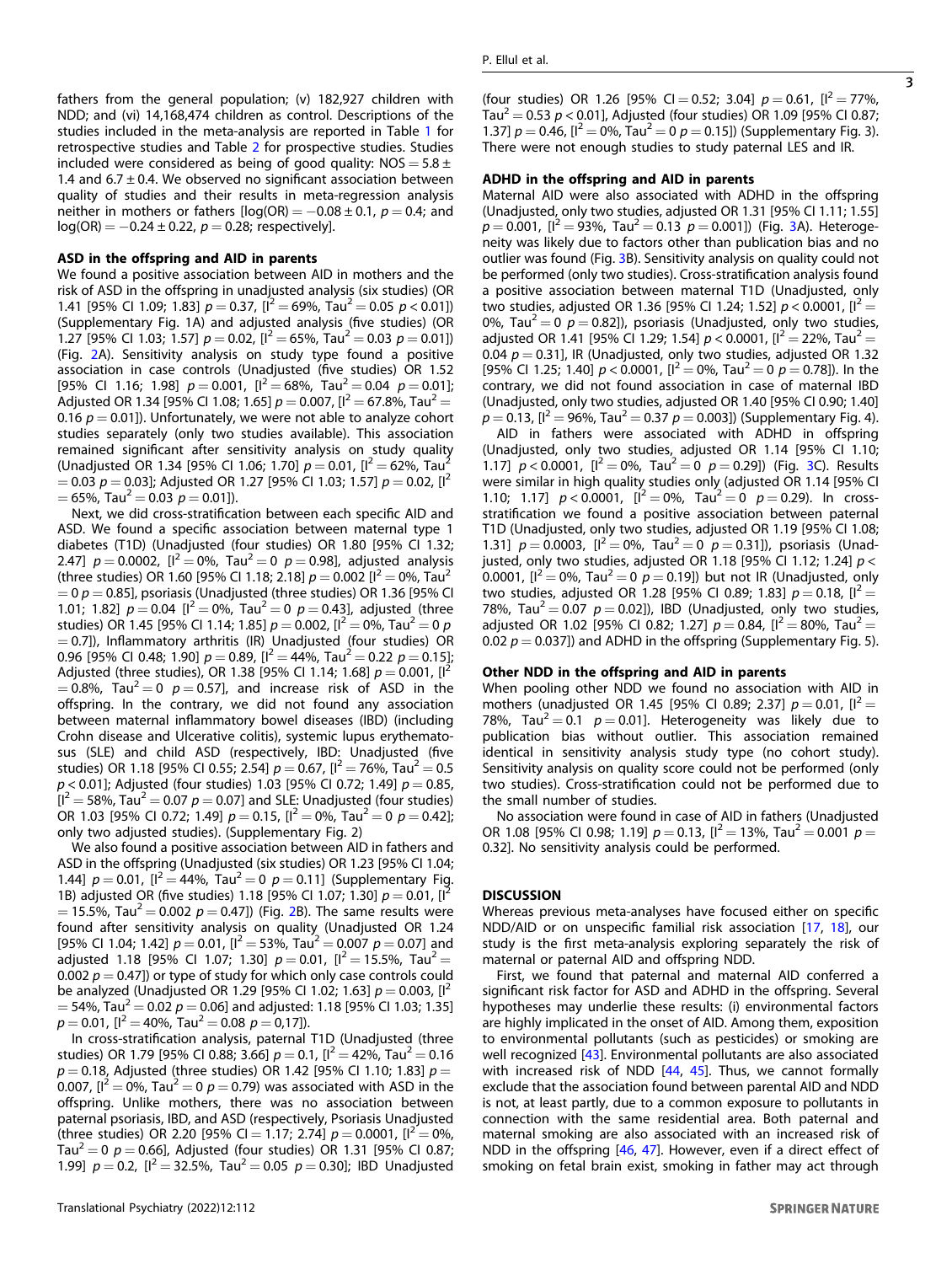|                                                          | N of controls<br>parental AID    |                         |                 |                                       |                                                                                     |                                                    |                                                                            | $(+10,621)$<br>30,843                                                                                                                                                                                                                                                   | 1,313,209               |                                                                                                                                                         |                                                                                                                                                                |                         |                                                                                                                   |                                                                                                                                                                                                                                                                                                                                                                            |
|----------------------------------------------------------|----------------------------------|-------------------------|-----------------|---------------------------------------|-------------------------------------------------------------------------------------|----------------------------------------------------|----------------------------------------------------------------------------|-------------------------------------------------------------------------------------------------------------------------------------------------------------------------------------------------------------------------------------------------------------------------|-------------------------|---------------------------------------------------------------------------------------------------------------------------------------------------------|----------------------------------------------------------------------------------------------------------------------------------------------------------------|-------------------------|-------------------------------------------------------------------------------------------------------------------|----------------------------------------------------------------------------------------------------------------------------------------------------------------------------------------------------------------------------------------------------------------------------------------------------------------------------------------------------------------------------|
|                                                          | with                             | 4                       | $\overline{c}$  | 27                                    | $\frac{\alpha}{2}$                                                                  | $\frac{\alpha}{2}$                                 | 986                                                                        |                                                                                                                                                                                                                                                                         |                         | 321                                                                                                                                                     | 322                                                                                                                                                            | 5017                    | $\widetilde{\Xi}$                                                                                                 |                                                                                                                                                                                                                                                                                                                                                                            |
|                                                          | Sex ratio                        | 40/6                    | 60/41           | 0.82                                  | $\frac{\alpha}{\beta}$                                                              | $\frac{\alpha}{\alpha}$                            | 0.76                                                                       | $\widetilde{\Xi}$                                                                                                                                                                                                                                                       | $\frac{\alpha}{\alpha}$ | 0.54                                                                                                                                                    | 0.54                                                                                                                                                           | $\widetilde{\Xi}$       | $\frac{\alpha}{\alpha}$                                                                                           |                                                                                                                                                                                                                                                                                                                                                                            |
|                                                          | Sd                               | $\frac{\alpha}{\alpha}$ | $\overline{a}$  | 2.5                                   | $\frac{R}{R}$                                                                       | $\frac{\alpha}{\alpha}$                            | $\frac{\alpha}{\alpha}$                                                    | $\widetilde{\Xi}$                                                                                                                                                                                                                                                       | $\widetilde{\Xi}$       | $\frac{\alpha}{\beta}$                                                                                                                                  | $\frac{\alpha}{\alpha}$                                                                                                                                        | $\widetilde{\Xi}$       | $\frac{\alpha}{\alpha}$                                                                                           |                                                                                                                                                                                                                                                                                                                                                                            |
|                                                          | Age                              | 8.7                     | 6.5             | 5.4                                   | $\frac{a}{2}$                                                                       | $\frac{\alpha}{2}$                                 | $1 - 10$                                                                   | $5 - 12$                                                                                                                                                                                                                                                                | $\frac{\alpha}{2}$      | $2 - 5$                                                                                                                                                 | $2 - 5$                                                                                                                                                        | $\widetilde{\Xi}$       | $\frac{\alpha}{2}$                                                                                                |                                                                                                                                                                                                                                                                                                                                                                            |
|                                                          | N unexposed                      | 46                      | 101             | 330                                   | 689,196                                                                             | 689,196                                            | 30,925                                                                     | $960,035 +$<br>982,800                                                                                                                                                                                                                                                  | 7,409,570               | 915                                                                                                                                                     | 915                                                                                                                                                            | 18,058                  | 113,350                                                                                                           |                                                                                                                                                                                                                                                                                                                                                                            |
|                                                          | parental AID<br>N of NDD<br>with | $\overline{21}$         | $\overline{31}$ | 25                                    | $\frac{\alpha}{\alpha}$                                                             | $\frac{\alpha}{\alpha}$                            | 67                                                                         | 1010                                                                                                                                                                                                                                                                    | 1360                    | 322                                                                                                                                                     | 380                                                                                                                                                            | 1479                    | 5577                                                                                                              |                                                                                                                                                                                                                                                                                                                                                                            |
|                                                          | Sex ratio                        | 56/5                    | 83/18           | 0.74                                  | 0.84                                                                                | 893/196                                            | 0.77                                                                       | $\widetilde{\Xi}$                                                                                                                                                                                                                                                       | $\frac{\alpha}{2}$      | 0.82                                                                                                                                                    | 66/33                                                                                                                                                          | $\frac{\alpha}{2}$      | 76,113/<br>42,814                                                                                                 |                                                                                                                                                                                                                                                                                                                                                                            |
|                                                          | š                                | $\widetilde{\Xi}$       | 4.2             | 2.5                                   | $\frac{a}{2}$                                                                       | $\widetilde{\Xi}$                                  | $\widetilde{\Xi}$                                                          | $\widetilde{\Xi}$                                                                                                                                                                                                                                                       | $\widetilde{\Xi}$       | $\widetilde{\Xi}$                                                                                                                                       | $\frac{\alpha}{2}$                                                                                                                                             | $\frac{\alpha}{2}$      | $\frac{\alpha}{2}$                                                                                                |                                                                                                                                                                                                                                                                                                                                                                            |
|                                                          | Age                              | 9.8                     | 10.2            | 5.4                                   | $\frac{R}{R}$                                                                       | $\frac{\alpha}{2}$                                 | $1 - 10$                                                                   | $5 - 12$                                                                                                                                                                                                                                                                | $\frac{\alpha}{\alpha}$ | $2 - 5$                                                                                                                                                 | $2 - 5$                                                                                                                                                        | $\frac{\alpha}{\alpha}$ | $\frac{\alpha}{\alpha}$                                                                                           |                                                                                                                                                                                                                                                                                                                                                                            |
|                                                          | N of NDD                         | 61                      | 101             | $\overline{11}$                       | 3325                                                                                | 1089                                               | 1237                                                                       | $23,645+$<br>880                                                                                                                                                                                                                                                        | 7083                    | 663                                                                                                                                                     | 984                                                                                                                                                            | 4600                    | 118,927                                                                                                           |                                                                                                                                                                                                                                                                                                                                                                            |
| the meta-analysis.                                       | une disease<br>Autoimm           | AID                     | $\overline{AD}$ | D, Crohn, ITP, Reiter's<br>UC, RA, T1 | ectivite tissue disease,<br>Crohn, UC, MS,<br>T1D, Conn<br>RA, Celiac,<br>Psoriasis | T1D, UC, Connectivite tissue<br>disease, Psoriasis | Psoriasis, ITP, SLE,<br>myasthenia gravis,<br>Rheumatic fever<br>TID, IBD, | SLE, UC, Crohn, Psoriasis, RA, JA,<br>Autoimmune hepatitis, Alopecia<br>Rheumatica, myasthenia gravis,<br>AS, Addison, Celiac, Pernicious<br>Areata, Vitiligo, Polymyalgia<br>IP, MS, Idiopathic<br>Polyneuritis, Iridocylitis,<br>Sclerodermia, Sjorgren<br>Anemia, IT | AID                     | SLE, Sjorgren, Thrombocytopenia,<br>T1D, UC<br>Crohn, Dermatitis herpetiformis,<br>Hemolytic anemia, RA,<br>Autoimmune hepatitis, Celiac,<br>Psoriasis, | Psoriasis, Hemolytic anemia, MS,<br>Optic neuritis RA, SLE, Sjogren,<br>Autoimmune hepatitis, celiac,<br>Thrombocytopenia, T1D, UC<br>Dermatisis Herpetiformis | AID                     | Crohn, Grave's disease,<br>MS, Psoriasis, Hashimoto, RA,<br>Sarcoidosis, Sjorgren, SLE,<br>AS, Celiac,<br>TID, UC | AID autoimmune or inflammatory disorders, NDD neurodevelopmental disorders, TD type 1 Diabetes, AA rheumatoid arthritis, IBD inflammatory bowel disease, UC ulcerative colitis, MS multiple sclerosis, SLE<br>Note that for the studies of Altadottir and Croen, we have deliberately shown two different lines because they each studied two neurodevelopmental outcomes. |
| Descriptive data for cross-sectional studies included in | Neurodevelopemental<br>disease   | ASD                     | <b>DO</b>       | ASD                                   | ASD                                                                                 | $\leq$                                             | ASD                                                                        | <b>ADHD</b>                                                                                                                                                                                                                                                             | Σh                      | ASD                                                                                                                                                     | <b>BD</b>                                                                                                                                                      | ASD                     | <b>ADHD</b>                                                                                                       |                                                                                                                                                                                                                                                                                                                                                                            |
|                                                          | Country                          |                         |                 | Denmark                               | Denmark                                                                             | Denmark                                            | Sweden                                                                     | Denmark                                                                                                                                                                                                                                                                 | Sweden                  |                                                                                                                                                         |                                                                                                                                                                | Finland                 | Sweden                                                                                                            |                                                                                                                                                                                                                                                                                                                                                                            |
|                                                          | Year                             | USA<br>1999             | USA<br>2003     |                                       | 2009                                                                                | 2009                                               | 2010                                                                       | 2016                                                                                                                                                                                                                                                                    | 2017                    | USA<br>2018                                                                                                                                             | USA<br>2018                                                                                                                                                    | 2019                    |                                                                                                                   |                                                                                                                                                                                                                                                                                                                                                                            |
| Table 1.                                                 | Author                           | Comi                    | Sweeten         | 2007<br>Mouridsen                     | Atladottir                                                                          | Atladottir                                         | Keil                                                                       | Nielsen                                                                                                                                                                                                                                                                 | Mataix-<br>Cols         | Croen                                                                                                                                                   | Croen                                                                                                                                                          | Spann                   | 2021<br>Hegvik                                                                                                    |                                                                                                                                                                                                                                                                                                                                                                            |

systemic lupus erythematosus, JA juvenile arthritis, AS ankylosing spondylitis, ADP arterity disorders, ASD autism spectrum disorders, PDD pervasive developmental disorder, IA infantile<br>autism, TS Tourette syndrome, DD dev systemic lupus erythematosus, JA juvenile arthritis, AS ankylosing spondylitis, ADHD attention deficit/hyperactivity disorders, ASD autism disorders, PDD pervasive developmental disorder, IA infantile autism, TS Tourette syndrome, DD developmental disorders.

**SPRINGER NATURE**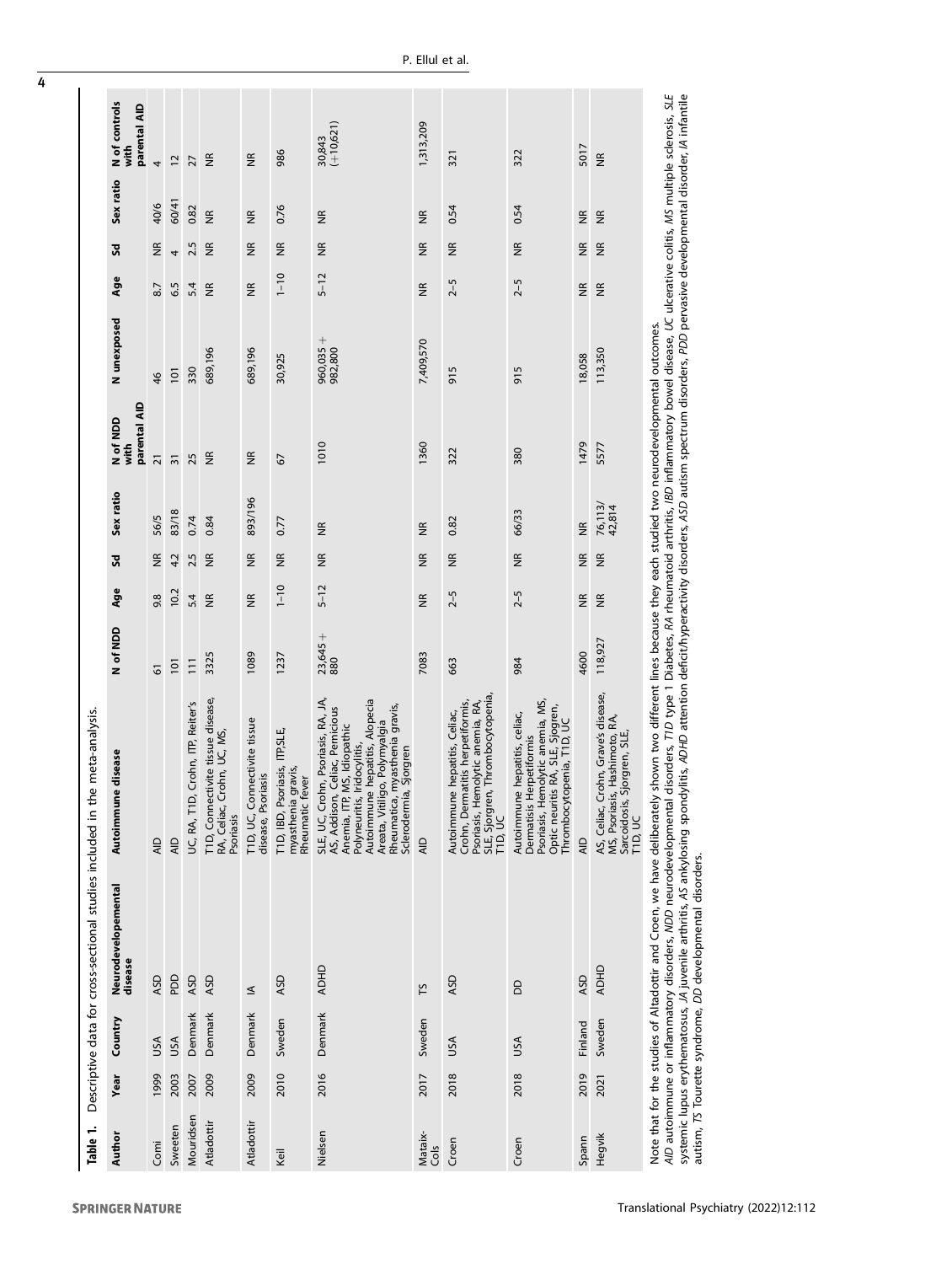|          |      |              | Table 2. Descriptive data for cohort studies included in the meta-analysis.                                                                                                                                                                                                                                                         |             |                          |                                                    |                             |                                                       |
|----------|------|--------------|-------------------------------------------------------------------------------------------------------------------------------------------------------------------------------------------------------------------------------------------------------------------------------------------------------------------------------------|-------------|--------------------------|----------------------------------------------------|-----------------------------|-------------------------------------------------------|
| Author   |      | Year Country | $\frac{1}{2}$                                                                                                                                                                                                                                                                                                                       | QON         | N of parents<br>with AID | N of parents with AID<br>and offspring<br>with NDD | N of parents<br>without AID | N of parents without<br>AID and offspring<br>with NDD |
|          | 2018 | Sweden       | TID                                                                                                                                                                                                                                                                                                                                 | <b>ADHD</b> | $6700 + 15,615$          | $\widetilde{\Xi}$                                  | 993,442 + 1,380,829         | $\widetilde{\Xi}$                                     |
| Rom      | 2018 | Denmark      | RA                                                                                                                                                                                                                                                                                                                                  | ASD         | $15,615+$<br>13,556      | 84                                                 | $1,380,829 +$<br>1,904,167  | 18,116                                                |
| Andersen | 2014 | Denmark      | <b>IBD</b>                                                                                                                                                                                                                                                                                                                          | ASD         | $6330 + 6700$            | $\overline{62}$                                    | $1,911,393 + 99,442$        | 16,050                                                |
| Lee      | 2021 | Taiwan       | nflammatory myositis, T1D, MS, Myasthenia gravis,<br>Sjogren, SLE, RA, Systemic sclerosis, Idiopathic<br>Psoriasis, IBD, Vasculitis, AS, Behçet                                                                                                                                                                                     | <b>ADHD</b> | 1990                     | $117 + 61$                                         | 706,527                     | $28,092 + 28,148$                                     |
| Lee      | 2021 | Taiwan       | nflammatory myositis, T1D, MS, Myasthenia gravis,<br>Sjogren, SLE, RA, Systemic sclerosis, Idiopathic<br>Psoriasis, IBD, Vasculitis, AS, Behçet                                                                                                                                                                                     | ASD         | 1327                     | $13 + 10$                                          | 707,190                     | 4493 + 4496                                           |
|          |      |              | AID autoimmune or inflammatory disorders, NDD neurodevelopmental disorders, TD type 1 diabetes, AA rheumatoid arthritis, IBD inflammatory bowel disease, ADHD attention deficit/hyperactivity disorders,<br>Note that for Lee, we have deliberately shown two different lines because they studied two neurodevelopmental outcomes. |             |                          |                                                    |                             |                                                       |

autism spectrum disorders. ASD autism spectrum disorders. មិ ក្នុ<br>ក្នុង genetic pathways [48]. (ii) AID susceptibility genes might also act as risk factors for NDD. Genes involved in cytokines or in HLA system are associated with both immune functions and normal neurodevelopment (for review see ref. [49]). For example, in T1D, class II HLA genes-specifically HLA-DR3/DR4 and HLA DQ2/DQ8are known to be associated with its onset [50]. Interestingly, HLA-DR4 is also associated with NDD with an estimated odds ratio of 4.67 [95% CI: 1.34 –16.24] [51 , 52]. Several studies have reported that HLA-DR proteins are expressed within several brain regions, such as the striatum, and participate in brain architecture [53]. This could explain in turn the gene-driven association between T1D and NDD [54 , 55]. Despite the level of association between susceptibility genes in NDD and T1D remained weak, few studies have explored the association of T1D polygenic risk score on the risk of NDD [56-58]. Given that an increased risk of AID has been found in second and third degree relatives of patients with neurodegenerative disorders, shared environmental exposure is unlikely [41]. We therefore hypothesize that the shared risk of AID in mothers and fathers and NDD in offspring may be mediated by genetic pathways.

We also observed that AID in mothers appears to be a higher risk factor for NDD than in fathers (ASD 1.37 [95% CI: 1.16 –1.61] versus 1.18 [95% CI: 1.03 –1.44; ADHD 1.31 [95% CI: 1.11 –1.55] versus 1.14 [95% CI: 1.10 –1.31;]. Even if small overlap in CI is observed, the difference in OR between mothers and fathers is surprisingly stable (around 0.2). If AID in mother is an additional risk factor affecting fetal brain development, we hypothesize that it could act as an environmental insult. Maternal immune activation (MIA) induces by active AID during pregnancy could mediate this association, as seen in infection during pregnancy, known to increase risk of NDD in the offspring. According to animal models of MIA, dysregulation of speci fic immunological pathways during pregnancy is associated with NDD in children [59]. In MIA-mice model, interleukin 6 (IL-6) and interleukin 17 (IL-17) secretion during pregnancy mediates the occurrence of ASDlike behavior in pups [60, 61]. The mediation from MIA of gestational mothers to ASD-like behaviors in pups remained unclear but preliminary studies suggested the action of IL-17 on specific receptors, located on the fetal neurons [60]. Thus, injection of anti IL-17 antibody into pregnant MIA-mice model, reduces the development of the ASD-like phenotypes in the pups [60].

Our study should be considered in light of its general strengths and limitations, mostly related to the meta-analysis method. One of the major strengths of our report is its ability to gather a large number of studies encompassing several millions of individuals, warranting the robustness and the reliability of the results we reported. In the same line, our main results were calculated as adjusted OR which considered the effect due to confounding variables and allowed the generalization of our findings. Third, we have only included studies including both mothers and fathers in order to control the different measured confounder such as diagnostic criteria for both NDD and AID. By contrast, the intrinsic conception of the studies we included in the meta-analysis has several weaknesses. First, there was relatively less data on fathers making any de finitive conclusion difficult. This problem is particularly acute when we consider cross-stratification analyses. Second, our study was not exhaustive in its ability to consider the whole group of NDD (for example no study have focused on IA or speci fic learning disorders) in offspring and/or AID in parents, even if we considered the main NDD and AID in our analysis. Despite all, we hypothesize that the association between AID and NDD in offspring can be considered as the main rule even though some exceptions (such as IBD) may exist for other rarer conditions that we could not take into account in our study. We have also consciously chosen to include, for analysis purposes, only diagnosed NDD, excluding de facto subclinical symptoms. However, environmental risk factors increase subclinical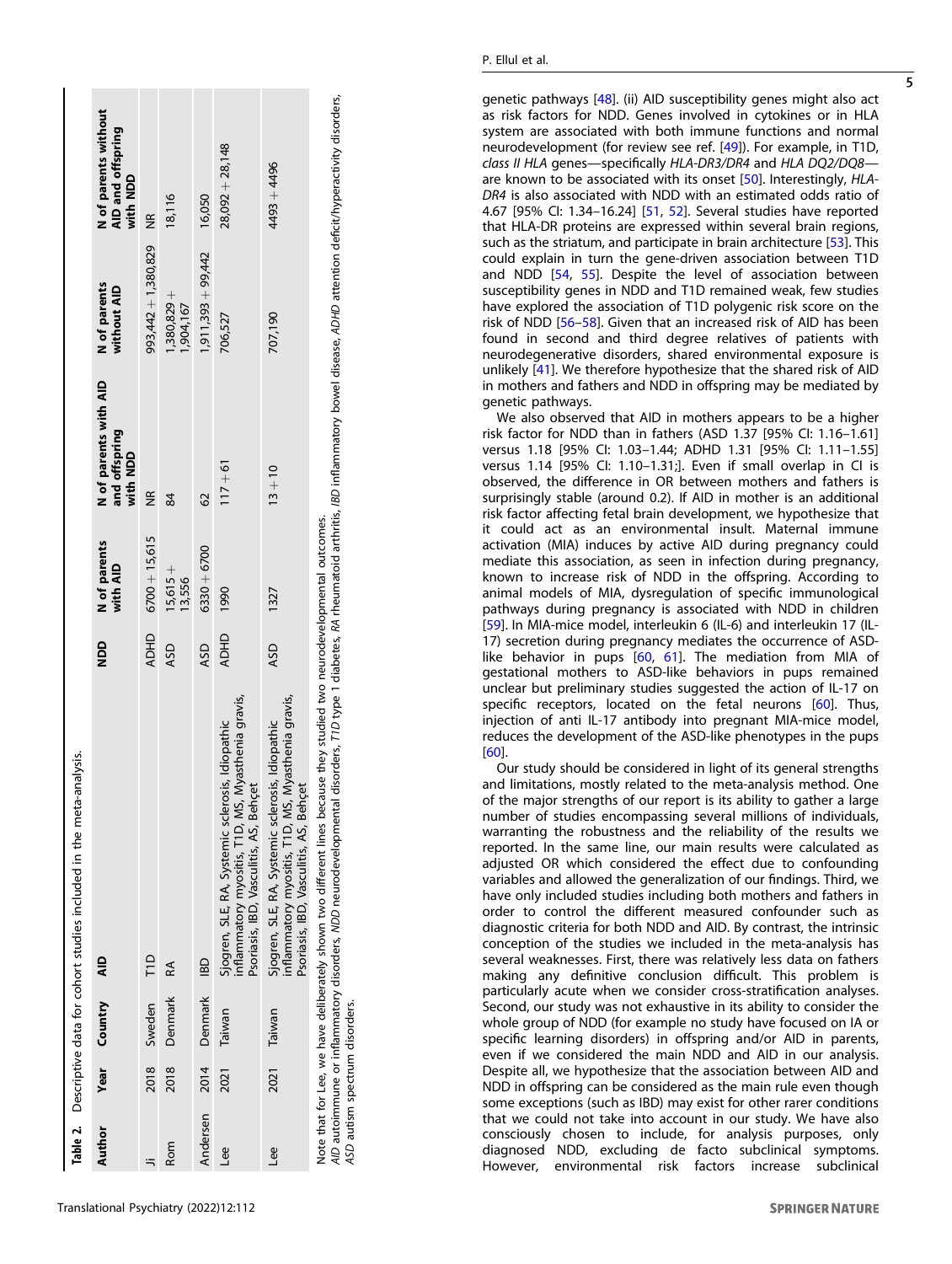

P. Ellul et al.

Fig. 2 Forest plot showing the meta-analysis results of the association between AID in parents and ASD in the offspring (adjusted). A Mothers B Fathers. Each square represents individual study effect. Its size represents the study weight in the overall analysis. The black lines on either side of the squares represent the confidence intervals. The diamond at the bottom represents the summary effect with the outer edges representing the confidence intervals. Square or diamond on the right of the central bar (i.e., superior to 1) represents a positive association between maternal AID and ASD in the offspring. To be significant, the confidence interval lines must not cross 1.



Fig. 3 Forest plot and contour enhanced funnel plot showing the meta-analysis results of the association between ADHD in parents and ASD in the offspring (adjusted). A Mothers, B Fathers. Each square represents individual study effect. Its size represents the study weight in the overall analysis. The black lines on either side of the squares represent the confidence intervals. The diamond at the bottom represents the summary effect with the outer edges representing the confidence intervals. Square or diamond on the right of the central bar (i.e., superior to 1) represents a positive association between paternal AID and ASD in the offspring. To be significant, the confidence interval lines must not cross 1. C Contour enhanced funnel plot for mothers' analysis. Areas represent studies with p-values larger than 0.10 (white), smaller than 0.05 (light gray), smaller than 0.01 (dark gray), and smaller than 0.001 (light gray outside large triangle).

neurodevelopmental symptoms, suggesting that we may underestimate the impact of parent AID on NDD. As autoimmune diseases are rare in male, and in order to overcome these limitations, we advocate the development of international prospective cohort studies including fathers and mothers with several AID in order to assess the role of genetics in this association (or not) with NDD. Third, we only have little information on parents' AID. If we consider that AID in mother could be an extra risk factor mediated by environment, we do not know whether AID was clinically active during the specific period of pregnancy. However, the absence of clinical symptoms does not mean the absence, for example, of low-grade subsyndromic inflammation. Finally, in most of the reports considered for the meta-analysis, the potential use of treatments by mothers during pregnancy was not reported. Most drugs currently prescribed in AID have a pleiotropic effect and could participate in the increased risk of NDD in the offspring of mothers with AID [62]. However, the follow-up of children exposed to immunosuppressive drugs during pregnancy did not argue for this hypothesis [63– 65]. Prospective studies including mothers with an AID onset before, during and after the pregnancy and screening both the clinical, treatments and biological status would fill this gap and help to disentangle the genetic and environmental involvement.

In conclusion, our findings help to reconsider the relationship between AID in parents and the NDD risk in offspring. Our results point to a complex mechanism combining common factors in

6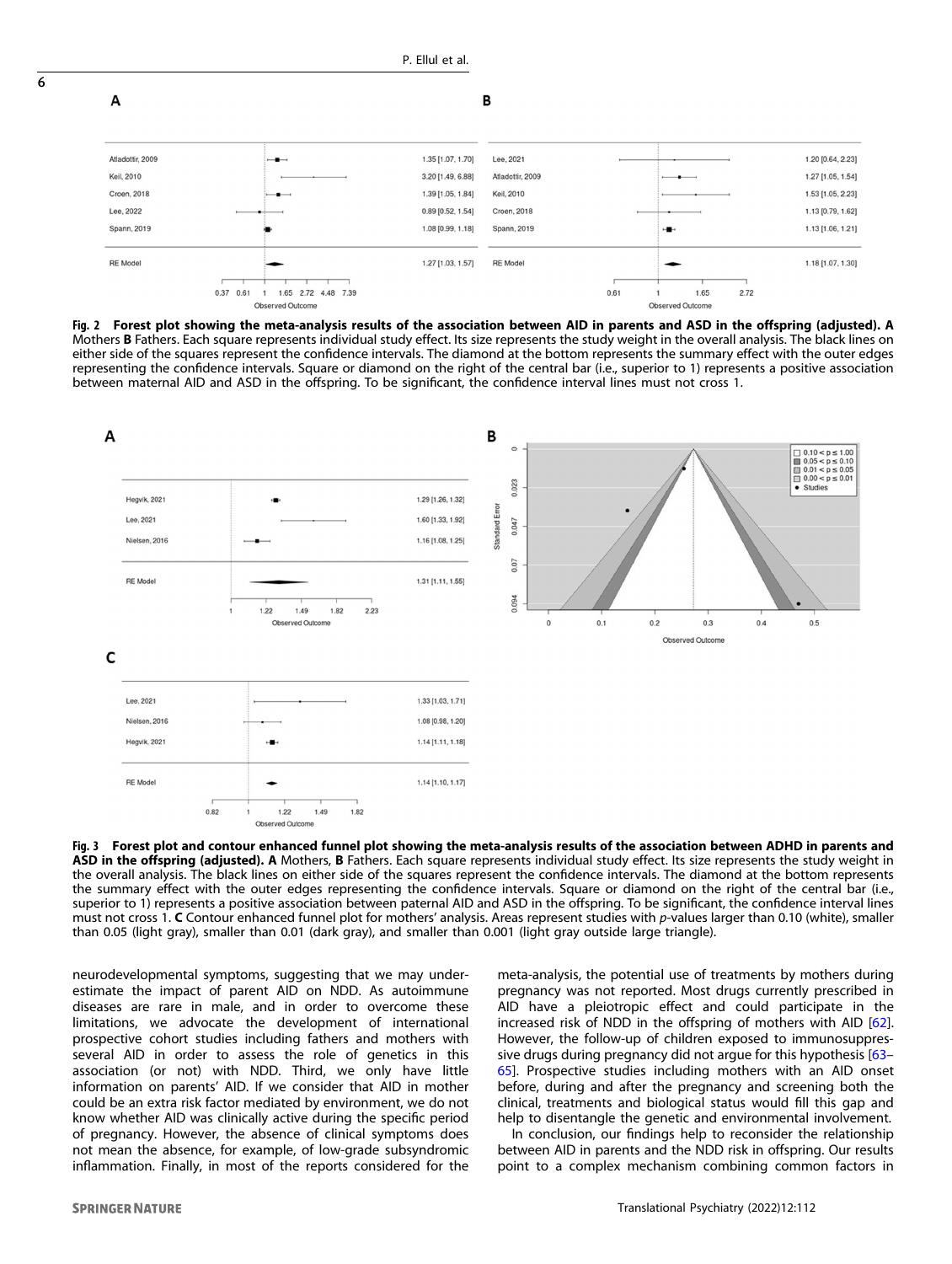fathers and mothers (such as genetics) accounting for half of the risk and a specific maternal factor, possibly mediated by the direct effect of MIA on fetal neurodevelopment, accounting for the other half. Future studies considering both genetic and environmental information may be of great value to help deciphering the intriguing link between AID in parents and NDD in the offspring. Although the effect size remains modest, more systematic screening for NDD in children born to parents with AID should be considered.

#### DATA AVAILABILITY

Data used are available on reasonable request.

#### MATERIALS AVAILABILITY

Other materials used are available on reasonable request

#### **REFERENCES**

- 1. Thapar A, Cooper M, Rutter M. Neurodevelopmental disorders. Lancet Psychiatry. 2017;4:339–46.
- 2. Diagnostic and statistical manual of mental disorders: DSM-5. 5th edn. Washington: American psychiatric association; 2013.
- 3. Lichtenstein P, Carlström E, Råstam M, Gillberg C, Anckarsäter H. The genetics of autism spectrum disorders and related neuropsychiatric disorders in childhood. Am J Psychiatry. 2010;167:1357–63.
- 4. Thapar A, Cooper M. Attention deficit hyperactivity disorder. Lancet Lond Engl. 2016;387:1240–50.
- 5. Lord C, Elsabbagh M, Baird G, Veenstra-Vanderweele J. Autism spectrum disorder. Lancet Lond Engl. 2018;392:508–20.
- 6. Robertson MM, Eapen V, Singer HS, Martino D, Scharf JM, Paschou P, et al. Gilles de la Tourette syndrome. Nat Rev Dis Prim. 2017;3:16097.
- 7. Stein DJ, Costa DLC, Lochner C, Miguel EC, Reddy YCJ, Shavitt RG, et al. Obsessivecompulsive disorder. Nat Rev Dis Prim. 2019;5:52.
- 8. Gustavson K, Ask H, Ystrom E, Stoltenberg C, Lipkin WI, Surén P, et al. Maternal fever during pregnancy and offspring attention deficit hyperactivity disorder. Sci Rep. 2019;9:9519.
- 9. Croen LA, Qian Y, Ashwood P, Zerbo O, Schendel D, Pinto-Martin J, et al. Infection and fever in pregnancy and autism spectrum disorders: findings from the study to explore early development. Autism Res J Int Soc Autism Res. 2019;12:1551–61.
- 10. Atladóttir HÓ, Henriksen TB, Schendel DE, Parner ET. Autism after infection, febrile episodes, and antibiotic use during pregnancy: an exploratory study. Pediatrics. 2012;130:e1447–1454.
- 11. Smith SEP, Li J, Garbett K, Mirnics K, Patterson PH. Maternal immune activation alters fetal brain development through interleukin-6. J Neurosci. 2007;27:10695–702.
- 12. Wu W-L, Hsiao EY, Yan Z, Mazmanian SK, Patterson PH. The placental interleukin-6 signaling controls fetal brain development and behavior. Brain Behav Immun. 2017;62:11–23.
- 13. Rudolph MD, Graham AM, Feczko E, Miranda-Dominguez O, Rasmussen JM, Nardos R, et al. Maternal IL-6 during pregnancy can be estimated from newborn brain connectivity and predicts future working memory in offspring. Nat Neurosci. 2018;21:765–72.
- 14. Wang L, Wang F-S, Gershwin ME. Human autoimmune diseases: a comprehensive update. J Intern Med. 2015;278:369–95.
- 15. Bennabi M, Gaman A, Delorme R, Boukouaci W, Manier C, Scheid I, et al. HLA-class II haplotypes and autism spectrum disorders. Sci Rep. 2018;8:7639.
- 16. Dendrou CA, Petersen J, Rossjohn J, Fugger L. HLA variation and disease. Nat Rev Immunol. 2018;18:325–39.
- 17. Wu S, Ding Y, Wu F, Li R, Xie G, Hou J, et al. Family history of autoimmune diseases is associated with an increased risk of autism in children: a systematic review and meta-analysis. Neurosci Biobehav Rev. 2015;55:322–32.
- 18. Chen S-W, Zhong X-S, Jiang L-N, Zheng X-Y, Xiong Y-Q, Ma S-J, et al. Maternal autoimmune diseases and the risk of autism spectrum disorders in offspring: A systematic review and meta-analysis. Behav Brain Res. 2016;296:61–69.
- 19. Moher D, Liberati A, Tetzlaff J, Altman DG, PRISMA Group. Preferred reporting items for systematic reviews and meta-analyses: the PRISMA statement. BMJ. 2009;339:b2535.
- 20. Eurofever Project-Home. 2021. <https://www.printo.it/eurofever/index>. Accessed 19 February 2021.
- 21. Autoimmune Disease List. AARDA. AARDA. 2016. [https://www.aarda.org/](https://www.aarda.org/diseaselist/) [diseaselist/.](https://www.aarda.org/diseaselist/) Accessed 19 February 2021.
- 22. Stang A. Critical evaluation of the Newcastle-Ottawa scale for the assessment of the quality of nonrandomized studies in meta-analyses. Eur J Epidemiol. 2010;25:603–5.
- 23. Cullen AE, Holmes S, Pollak TA, Blackman G, Joyce DW, Kempton MJ, et al. Associations between non-neurological autoimmune disorders and psychosis: a meta-analysis. Biol Psychiatry. 2019;85:35–48.
- 24. Higgins JPT, Thompson SG, Deeks JJ, Altman DG. Measuring inconsistency in meta-analyses. BMJ. 2003;327:557–60.
- 25. Peters JL, Sutton AJ, Jones DR, Abrams KR, Rushton L. Contour-enhanced metaanalysis funnel plots help distinguish publication bias from other causes of asymmetry. J Clin Epidemiol. 2008;61:991–6.
- 26. Egger M, Smith GD, Phillips AN. Meta-analysis: principles and procedures. BMJ. 1997;315:1533–7.
- 27. Higgins JPT, Thomas J, Chandler J, Cumpston M, Li T, Page MJ, Welch VA (editors). Cochrane Handbook forSystematic Reviews of Interventions. 2nd Edition. Chichester (UK): John Wiley & Sons, 2019.
- 28. Guido S. (PDF) meta: An R Package for Meta-Analysis. 2012. [https://www.](https://www.researchgate.net/publication/285729385_meta_An_R_Package_for_Meta-Analysis) [researchgate.net/publication/285729385\\_meta\\_An\\_R\\_Package\\_for\\_Meta-](https://www.researchgate.net/publication/285729385_meta_An_R_Package_for_Meta-Analysis)[Analysis](https://www.researchgate.net/publication/285729385_meta_An_R_Package_for_Meta-Analysis). Accessed 28 December 2018.
- 29. Ji J, Chen T, Sundquist J, Sundquist K. Type 1 diabetes in parents and risk of attention deficit/hyperactivity disorder in offspring: a population-based study in Sweden. Diabetes Care. 2018;41:770–4.
- 30. Rom AL, Wu CS, Olsen J, Jawaheer D, Hetland ML, Mørch LS. Parental rheumatoid arthritis and autism spectrum disorders in offspring: a Danish nationwide cohort study. J Am Acad Child Adolesc Psychiatry. 2018;57:28–32.e1.
- 31. Andersen ABT, Ehrenstein V, Erichsen R, Frøslev T, Sørensen HT. Autism spectrum disorders in children of parents with inflammatory bowel disease—a nationwide cohort study in Denmark. Clin Exp Gastroenterol. 2014;7:105–10.
- 32. Comi AM, Zimmerman AW, Frye VH, Law PA, Peeden JN. Familial clustering of autoimmune disorders and evaluation of medical risk factors in autism. J Child Neurol. 1999;14:388–94.
- 33. Sweeten TL, Bowyer SL, Posey DJ, Halberstadt GM, McDougle CJ. Increased prevalence of familial autoimmunity in probands with pervasive developmental disorders. Pediatrics. 2003;112:e420.
- 34. Mouridsen SE, Rich B, Isager T, Nedergaard NJ. Autoimmune diseases in parents of children with infantile autism: a case-control study. Dev Med Child Neurol. 2007;49:429–32.
- 35. Atladóttir HO, Pedersen MG, Thorsen P, Mortensen PB, Deleuran B, Eaton WW, et al. Association of family history of autoimmune diseases and autism spectrum disorders. Pediatrics. 2009;124:687–94.
- 36. Keil A, Daniels JL, Forssen U, Hultman C, Cnattingius S, Söderberg KC, et al. Parental autoimmune diseases associated with autism spectrum disorders in offspring. Epidemiol Camb Mass. 2010;21:805–8.
- 37. Nielsen PR, Benros ME, Dalsgaard S. Associations between autoimmune diseases and attention-deficit/hyperactivity disorder: a nationwide study. J Am Acad Child Adolesc Psychiatry. 2017;56:234–.e1.
- 38. Mataix-Cols D, Frans E, Pérez-Vigil A, Kuja-Halkola R, Gromark C, Isomura K, et al. A total-population multigenerational family clustering study of autoimmune diseases in obsessive-compulsive disorder and Tourette's/chronic tic disorders. Mol Psychiatry. 2018;23:1652–8.
- 39. Croen LA, Qian Y, Ashwood P, Daniels JL, Fallin D, Schendel D, et al. Family history of immune conditions and autism spectrum and developmental disorders: findings from the study to explore early development. Autism Res J Int Soc Autism Res. 2019;12:123–35.
- 40. Spann MN, Timonen-Soivio L, Suominen A, Cheslack-Postava K, McKeague IW, Sourander A, et al. Proband and familial autoimmune diseases are associated with proband diagnosis of autism spectrum disorders. J Am Acad Child Adolesc Psychiatry. 2019;58:496–505.
- 41. Hegvik T-A, Chen Q, Kuja-Halkola R, Klungsøyr K, Butwicka A, Lichtenstein P, et al. Familial co-aggregation of attention-deficit/hyperactivity disorder and autoimmune diseases: a cohort study based on Swedish population-wide registers. Int J Epidemiol. 2021:dyab151.
- 42. Lee H, Hsu J-W, Tsai S-J, Huang K-L, Bai Y-M, Su T-P, et al. Risk of attention deficit hyperactivity and autism spectrum disorders among the children of parents with autoimmune diseases: a nationwide birth cohort study. Eur Child Adolesc Psychiatry. 2021. <https://doi.org/10.1007/s00787-021-01860-0>.
- 43. Khan MF, Wang H. Environmental exposures and autoimmune diseases: contribution of gut microbiome. Front Immunol. 2019;10:3094.
- 44. Shelton JF, Geraghty EM, Tancredi DJ, Delwiche LD, Schmidt RJ, Ritz B, et al. Neurodevelopmental disorders and prenatal residential proximity to agricultural pesticides: the CHARGE study. Environ Health Perspect. 2014;122:1103–9.
- 45. von Ehrenstein OS, Ling C, Cui X, Cockburn M, Park AS, Yu F, et al. Prenatal and infant exposure to ambient pesticides and autism spectrum disorder in children: population based case-control study. BMJ. 2019;364:l962.